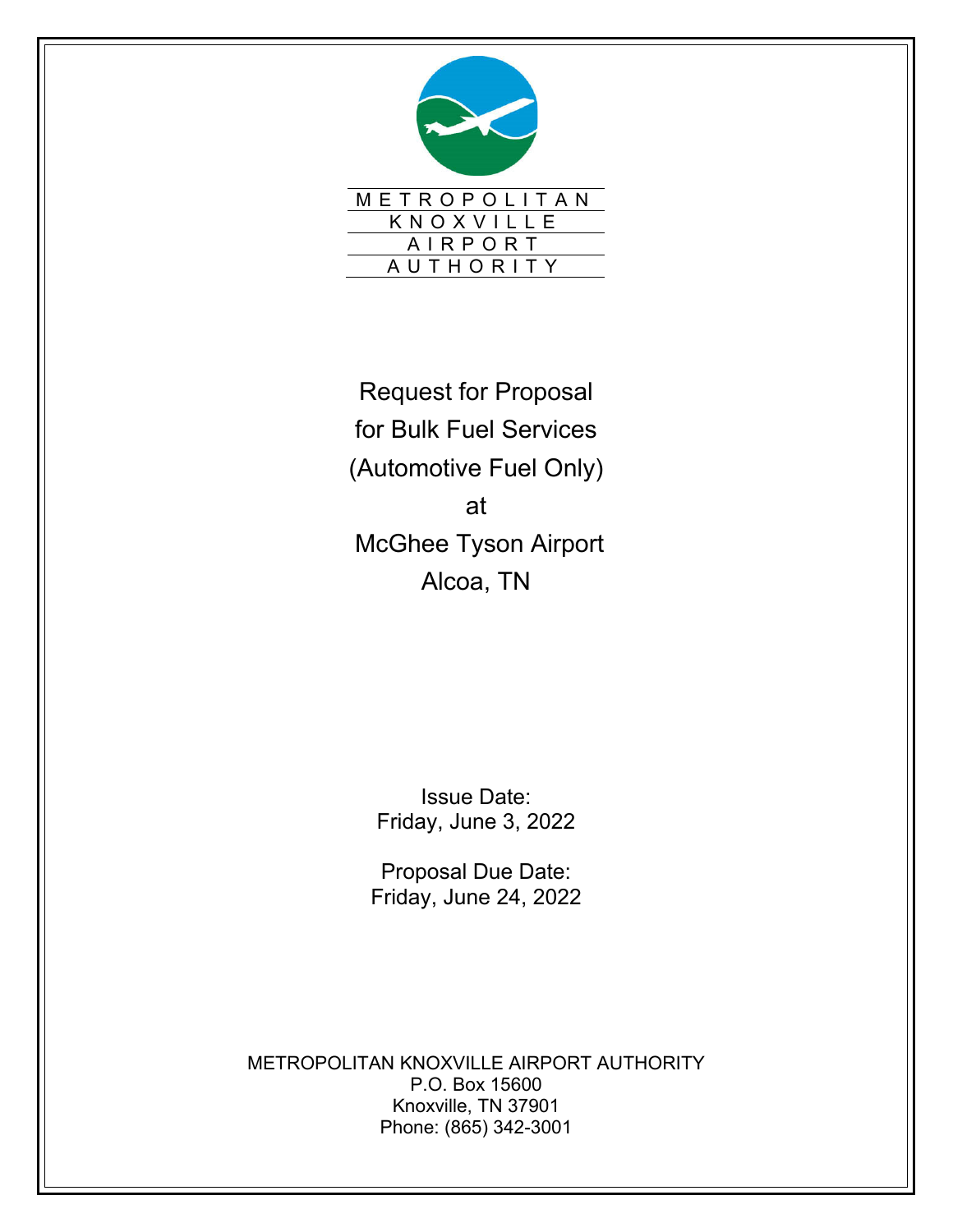# **Table of Contents**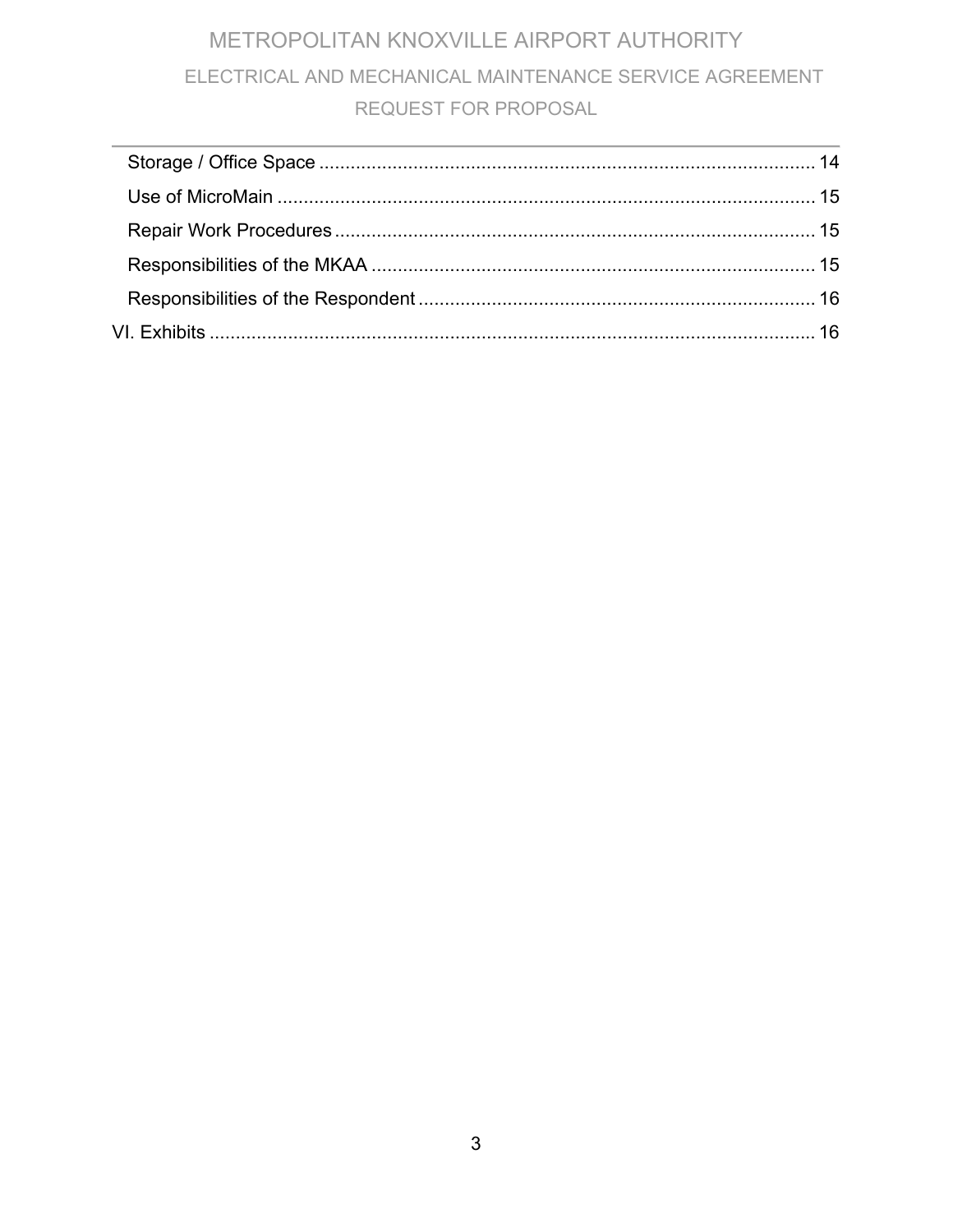# **I. Notice (Advertisement)**

The Metropolitan Knoxville Airport Authority (MKAA) is accepting the following "Request for Proposal":

#### **Automotive Bulk Fuel (not Aircraft)**

The timeline, scope of work, and other information is included in the Request for Proposals documents.

A Request for Proposal (RFP) package describing the required services can be obtained online at www.flyknoxville.com under the "Do Business  $@$  TYS" tab or by emailing Michael Giles at Michael.Giles@tys.org.

Two (2) copies of the proposal must be submitted to the following:

Metropolitan Knoxville Airport Authority Attn: Michael Giles 2055 Alcoa, Hwy Suite 1 Alcoa, TN 37701

Or email to Michael. Giles@tys.org no later than 4:00 PM EST on Friday, June 24, 2022.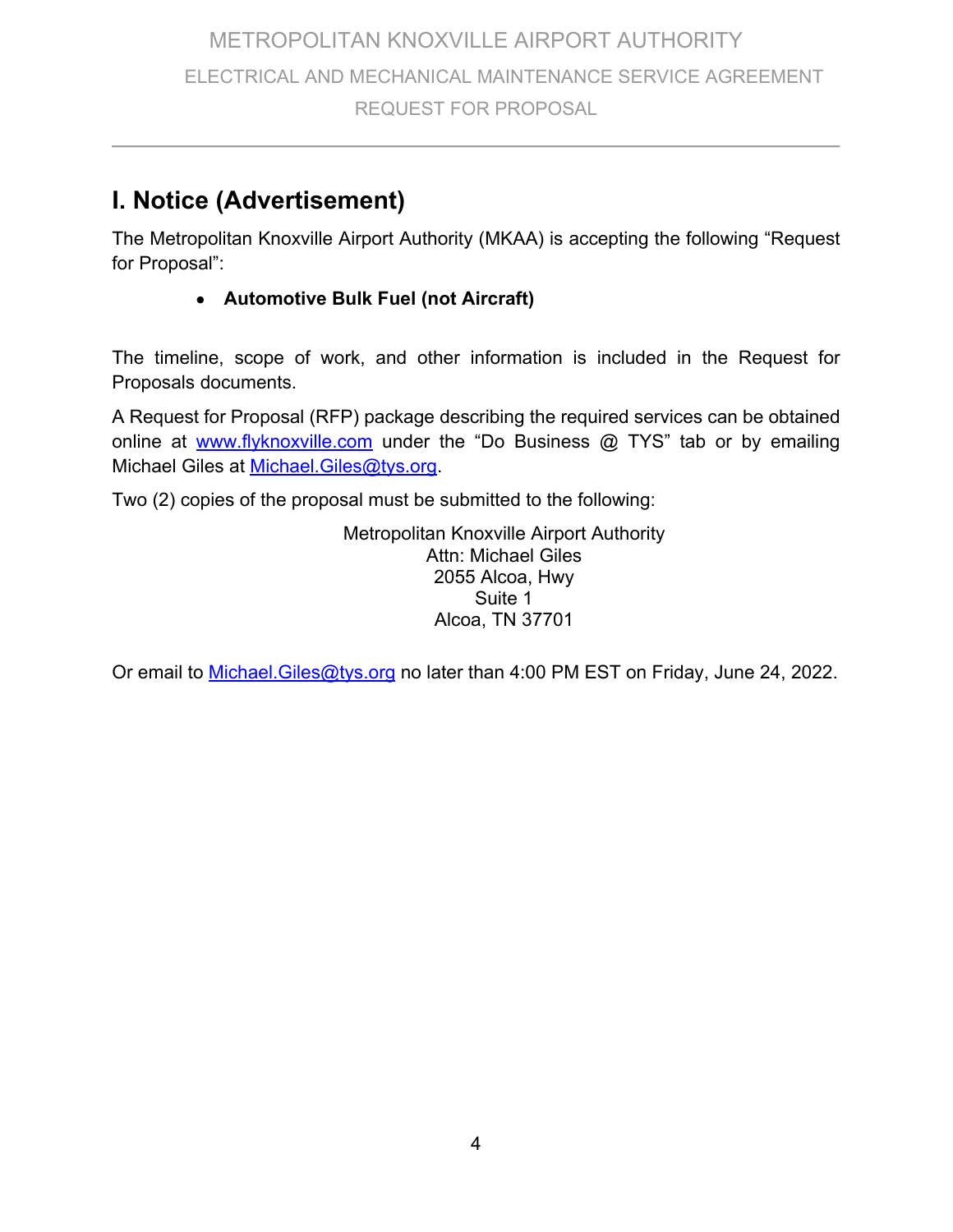# **II. Business, Contract, and Proposal Requirements**

### DBE Program

Firms shall comply with the MKAA approved DBE Program (available at www.flyknoxville.com) to ensure disadvantaged business enterprises as defined in 49 CFR Part 26 have the maximum opportunity to participate in the performance of contracts and subcontracts and shall not be discriminated against on the basis of race, color, national origin, disability, or sex in the award and performance of DOT assisted contracts or other contracts defined by the MKAA.

#### Title VI Solicitation Notice

The Metropolitan Knoxville Airport Authority (MKAA), in accordance with the provisions of Title VI of the Civil Rights Act of 1964 (78 Stat. 252, 42 USC §§ 2000d to 2000d-4) and the Regulations, hereby notifies all bidders or offerors MKAA will affirmatively ensure any contract entered into pursuant to the advertisement, [select disadvantaged business enterprises or airport concession disadvantaged business enterprises] will be afforded full and fair opportunity to submit bids in response to the invitation and will not be discriminated against on the grounds of race, color, or national origin in consideration for an award.

### Response Costs

All costs incurred in preparing the response to the RFP, participating in the RFP process, and negotiating with the MKAA, whether or not an award is granted, shall be solely the responsibility of the Respondent. All materials and documents submitted by the Respondent in response to the RFP will become the property of the MKAA and shall not be returned to the Respondent.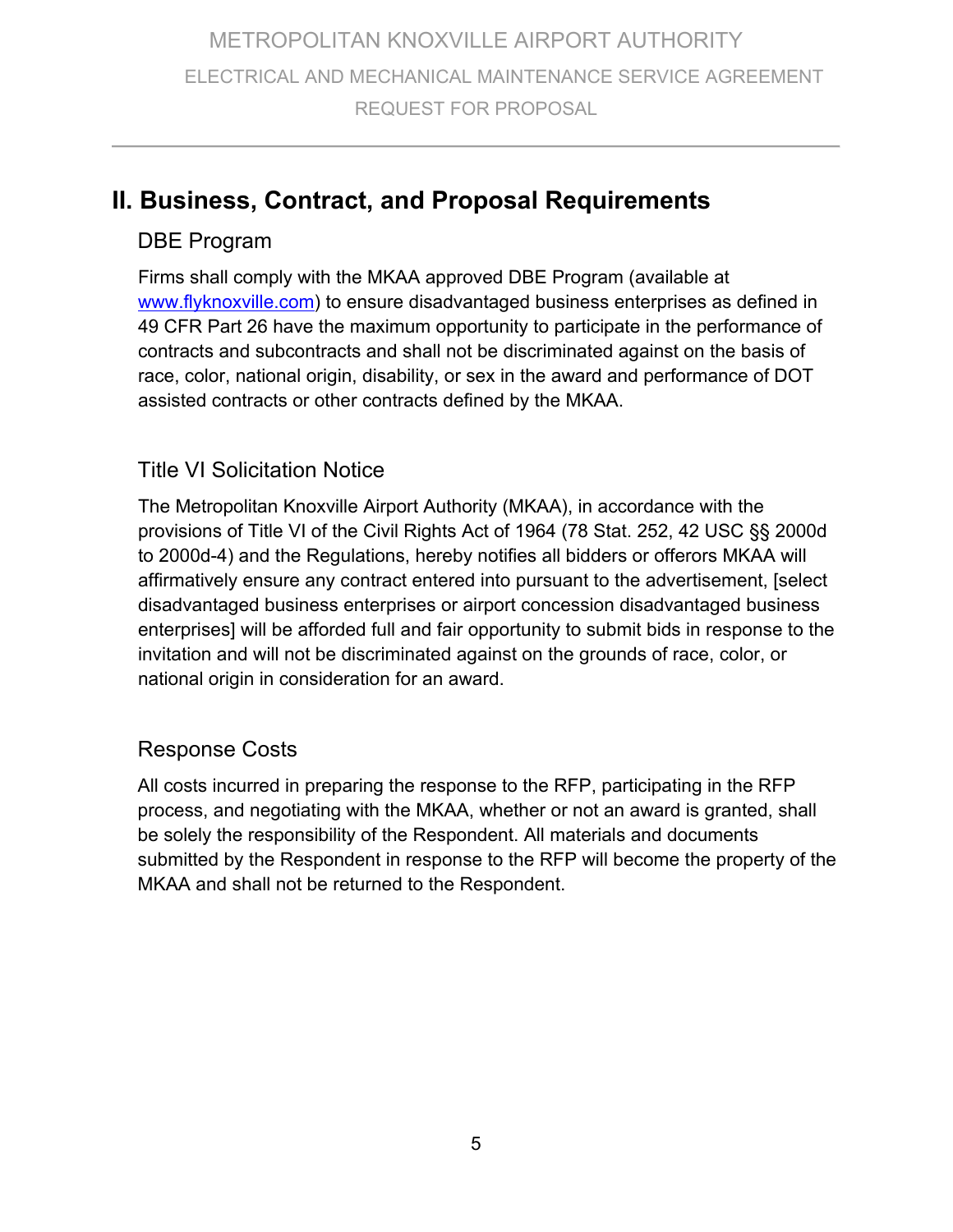#### Contractual Requirements

**Choice of Law.** The laws of the State of Tennessee must govern the operation and enforceability of any resulting Agreement from this Request for Proposal. Any action or legal proceeding arising out of or related to any resulting Agreement from the Request for Proposal must be brought in the state courts of Knox County, Tennessee, or in the federal court in the district where the Airport is located.

**Indemnification.** MKAA cannot indemnify the selected Company in any resulting Agreement from this Request for Proposal with respect to any matters.

**Confidentiality.** MKAA cannot agree to confidentiality provisions in any resulting Agreement from the Request for Proposal due to open records laws.

**Federal Aviation Administration Provisions.** The selected Respondent must agree to comply with Civil Rights provisions and any other applicable Federal Aviation Administration requirements in any resulting Agreement from the Request for Proposal.

**Written Agreement Required.** The selected Respondent will be required to enter into a written agreement with the Metropolitan Knoxville Airport Authority to provide all services required in the RFP.

**Procurement and Ethics Requirements.** The Respondent must agree to comply with all normally accepted procurement and ethics standards.

**Civil Rights Provisions.** Metropolitan Knoxville Airport Authority, for itself, assignees, and successors in interest agrees to comply with Nondiscrimination Acts and Authorities, which will be noted in the resulting contract or agreement.

### Right to No Award or Partial Award

Award will be made to the Respondent(s) with the most qualified and/or responsive proposal which may or may not be the lowest cost (if applicable), if awarded. MKAA reserves the right to reject all responses, reject portions of any response, or accept the response(s) deemed most advantageous to MKAA. In addition, MKAA reserves the right to modify the terms of the RFP at any time. MKAA will provide the Respondents with written notice of cancellation or modification.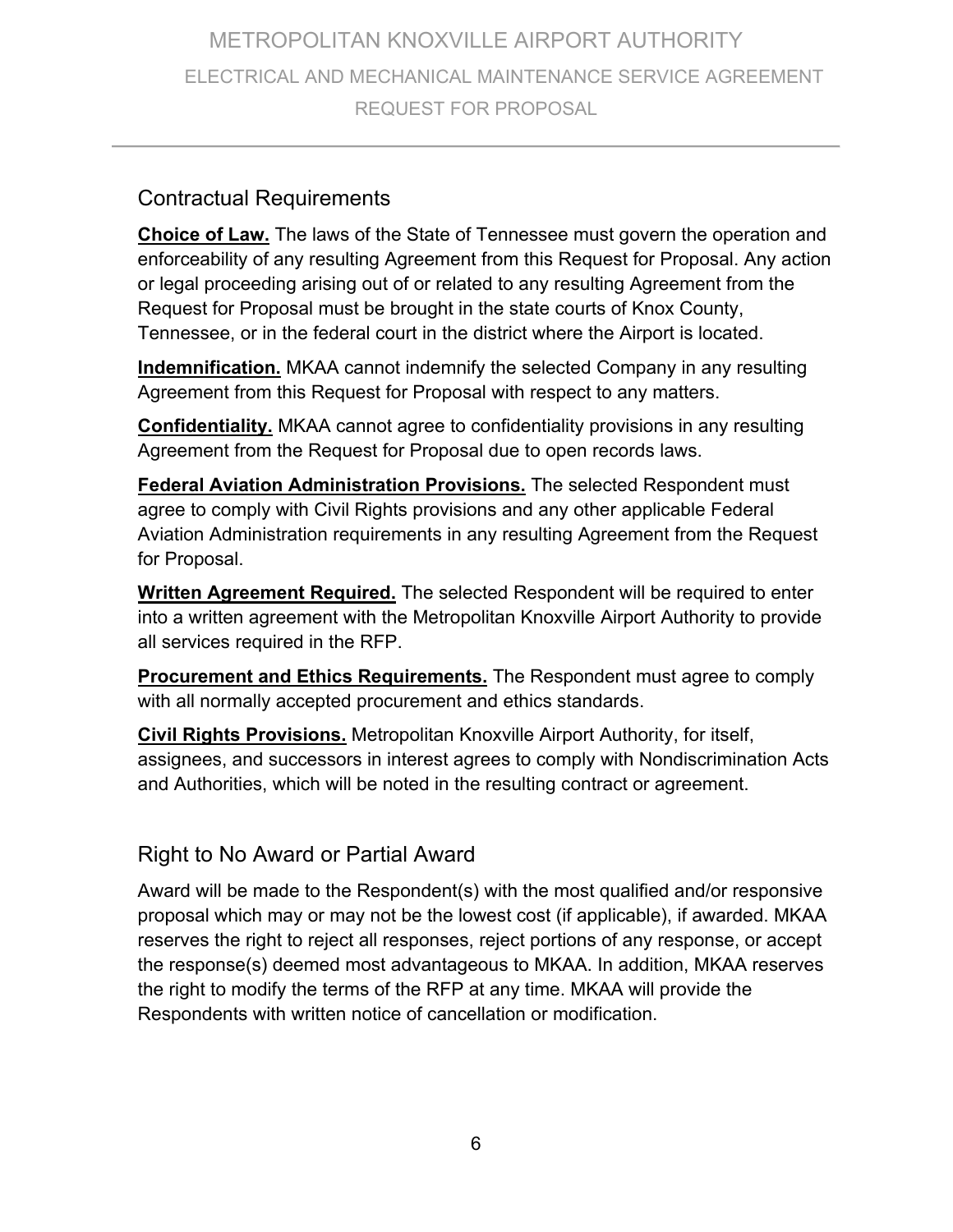### Rejection of Responses / Cancellation of RFP

MKAA reserves the right to reject any or all responses to the RFP, including, but not limited to, any response containing exceptions to the minimum requirements and/or specifications or fails to meet the minimum requirements and/or specifications in whole or in part. Responses containing terms and conditions other than those specified herein may be considered nonresponsive. Partial or incomplete responses may be rejected. MKAA reserves the right to reject responses or penalize Respondents who do not follow the requirements of the RFP and, likewise, to waive any informalities, technicalities, or omissions therein. Responses having any erasures or corrections shall be initialed in ink by the Respondent. Unsigned responses will be considered nonresponsive.

Also, MKAA reserves the right to reject any response when a parent, subsidiary, affiliate, or predecessor in interest of the Respondent has pending litigation or claims with MKAA, or if any response includes a proposed subcontractor or supplier having pending litigation or claims with MKAA, if MKAA determines, in its sole discretion, such litigation or claims may adversely affect the ability of the parties to work efficiently and effectively under any purchase order resulting from the RFP, or for any other reason as determined by MKAA. MKAA further reserves the right to cancel the RFP process at any time.

## Explanation by Addendum Only

No interpretation of the meaning of any provision in the RFP or the correction of any apparent ambiguity, inconsistency, error, or any other matter pertaining to the RFP shall be made orally. Every request for interpretation or for additional information regarding this RFP shall be made in writing, via email to Michael Giles, Purchasing Manager, at *Michael.Giles@tys.org*. All inquiries must be received before Friday, June 17, 2022. Should an Addendum be issued, the Respondent must acknowledge receipt on the proposal form.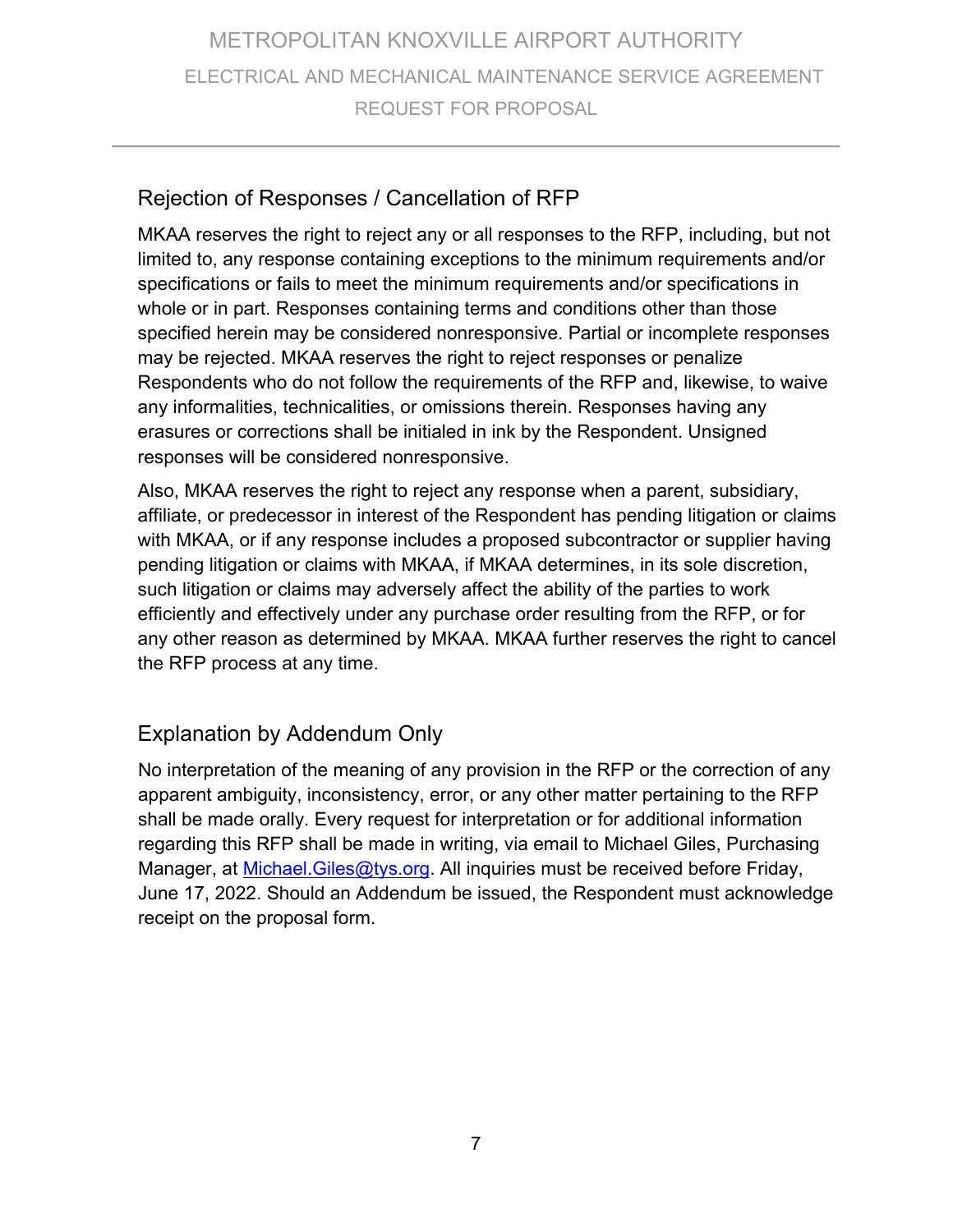### No-Contact Policy

The Chairman of the Board of Commissioners of the MKAA has imposed a nocontact policy on the selection process. The no-contact policy is intended to prohibit any potential proposer from engaging in any direct or indirect lobbying of any Board Member, MKAA staff member, other persons or organization who may be involved in the RFP process. The no-contact policy is effective between the date the RFP is issued and the date of the approval of the Service Agreement by the Board of Commissioners. Questions submitted in writing for clarifications of the information contained in the RFP are not prohibited by the policy.

#### **Insurance**

The Respondent shall furnish and keep in force for the life of the agreement Workmen's Compensation Insurance for all workers employed on the job and other insurance documentation as required by the Metropolitan Knoxville Airport Authority.

### Term of Agreement and Fees

The MKAA intends to enter into an agreement with the selected Respondent commencing on a time to be determined and continuing for a period of five (5) years, with an optional four (4) year renewal to be exercised at the MKAA's sole discretion.

The Respondent or MKAA can terminate the agreement upon ninety (90) days written notice without cause and without prejudice to any other right and remedy.

The Service Agreement Fees (if applicable) may be adjusted annually by mutual agreement throughout the term of the agreement and any extensions hereof.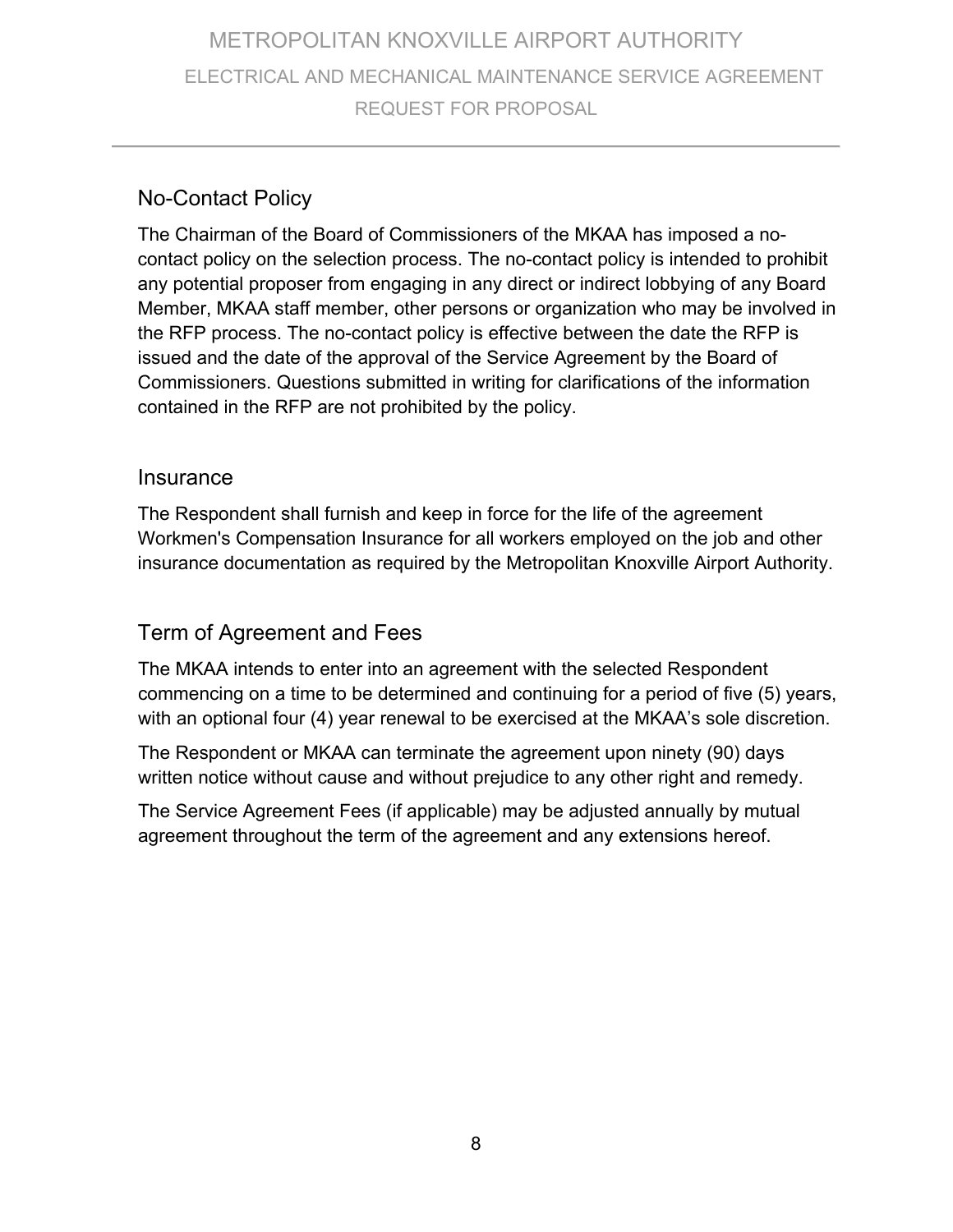# **III. Schedule for Selection (and Submission Requirements)**

### Schedule for Selection

| <b>Notice Publication Dates</b>        | June 3, 2022 - June 24, 2022      |
|----------------------------------------|-----------------------------------|
| <b>Mandatory Pre-Proposal Meeting</b>  | Not Applicable                    |
| <b>Appointments Available</b>          | June 13-15, 2022                  |
| <b>Last Day for Question Submittal</b> | Friday, June 17, 2022, by 2:00 PM |
| <b>Proposals Due</b>                   | Friday, June 24, 2022, by 2:00 PM |
| Interviews, If Needed                  | Week June 27, 2022                |
| <b>Board Approval of Contract</b>      | To Be Determined                  |
| <b>Contract Commencement</b>           | To Be Determined                  |

## Mandatory Pre-Proposal Meeting

A mandatory pre-proposal meeting will not be held for the noted Request for Proposals.

### Proposal Content and Submission

All proposals must include a cover letter indicating the Respondent's name, address, telephone number, and email address. An authorized representative of the firm must sign the proposal in ink.

Proposals shall contain all required information outlined in the RFP. Please see attached Exhibits.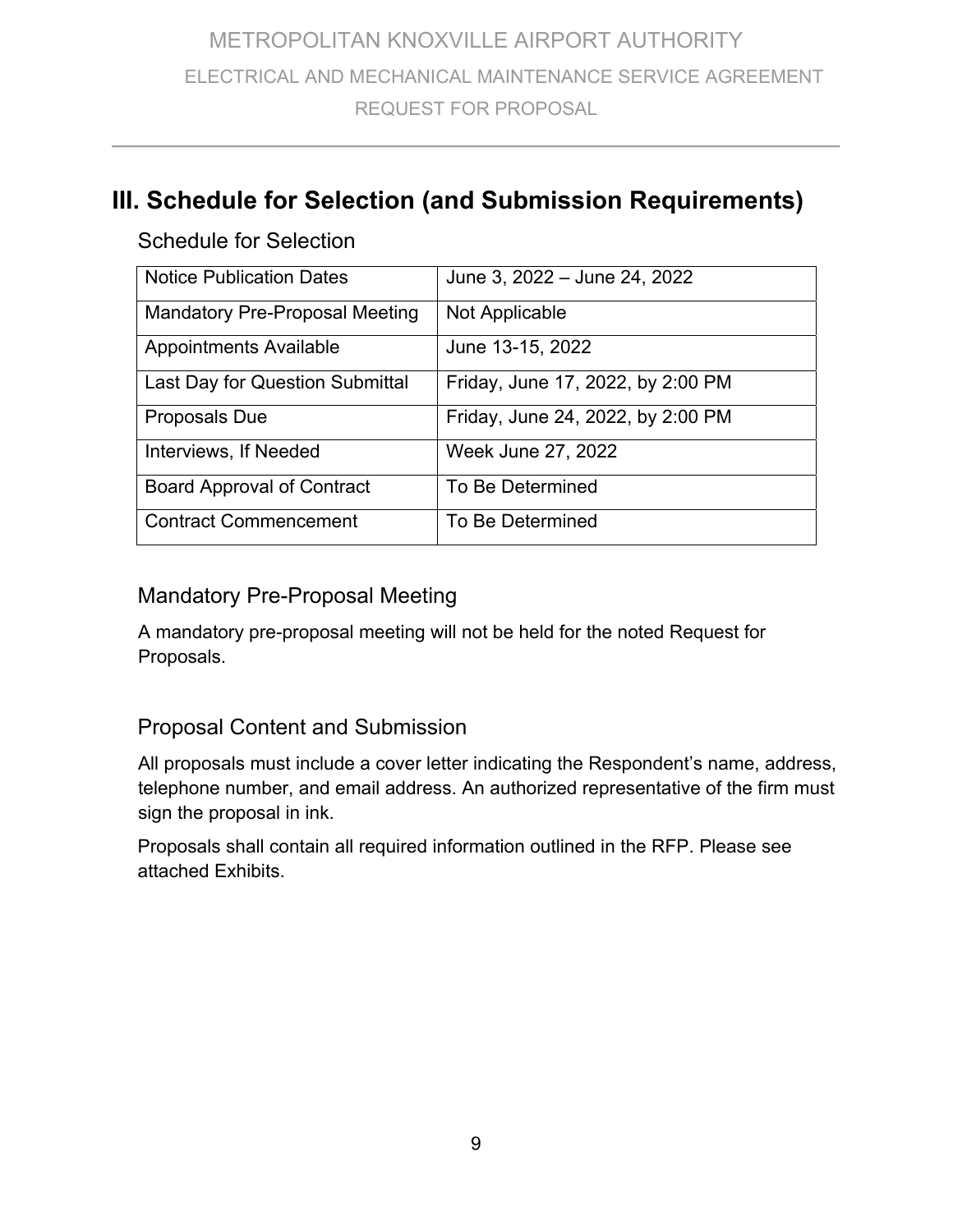### Evaluation Criteria

The selection committee will consider all documents submitted in response to the RFP and all other relevant information. A point matrix will be used to score the RFP based on the following criteria:

- 1. Experience and Reputation (up to 25 points)
- 2. Emergency and Local Support (up to 25 points)
- 3. Management, Staffing, and Resources (up to 25 points)
- 4. Pricing (up to 25 points)

The committee's selection will be those Respondents which, in the committee's sole opinion, are best able to provide the services according to the MKAA's needs.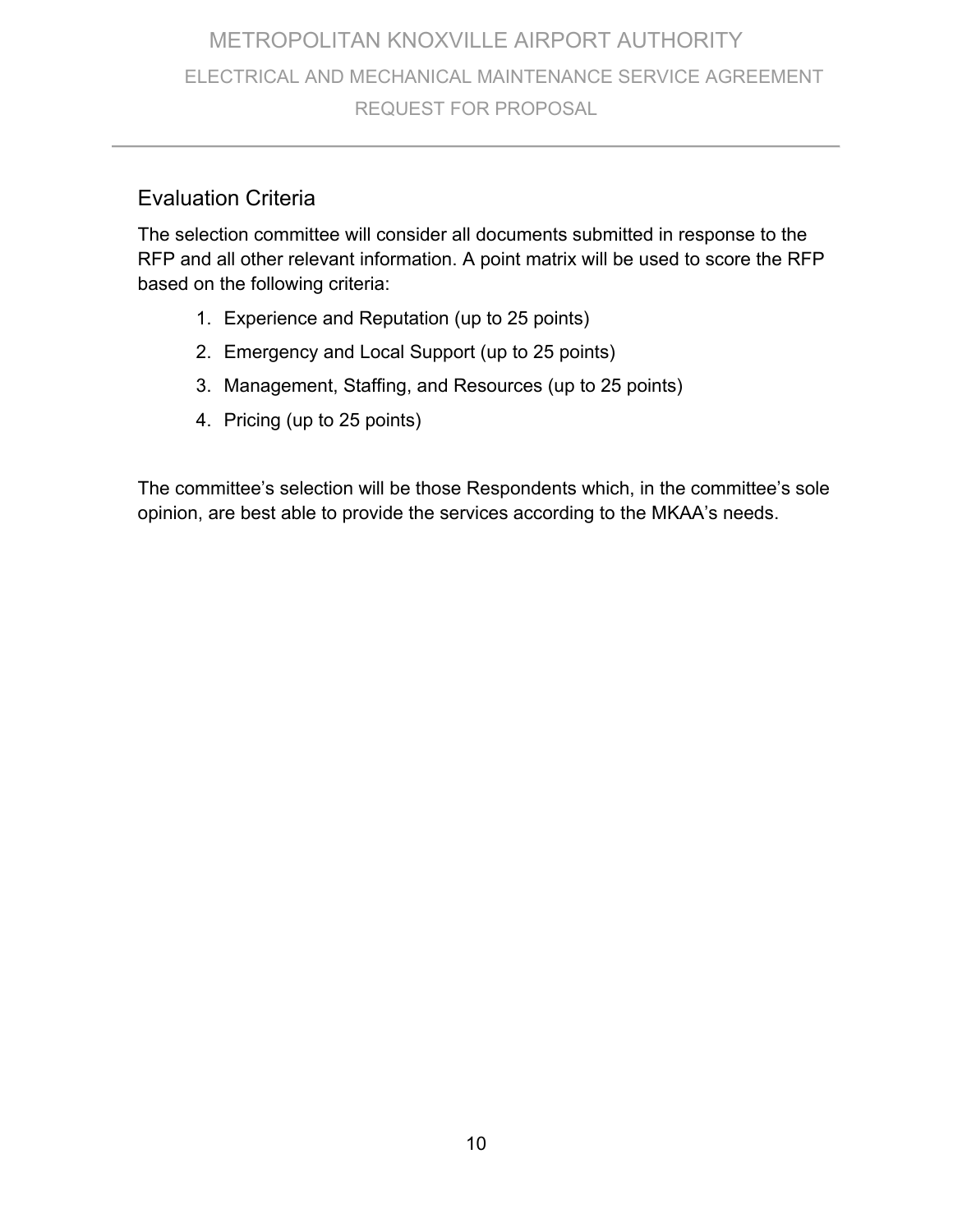#### Submission Procedure

Proposals shall be submitted no later than 4:00 PM local time on Friday June 24, 2022, addressed by regular surface mail to:

Michael Giles Purchasing Manager Metropolitan Knoxville Airport Authority PO Box 15600 Knoxville, TN 37901

Or by courier or hand-delivered to;

Michael Giles Purchasing Manager, 3rd Floor Admin. Offices Metropolitan Knoxville Airport Authority 2055 Alcoa Highway Alcoa, TN 37701

Four (2) copies of the proposal shall be submitted. Proposals shall be limited to twenty-five (25) pages inclusive of attachments and exclusive of any financial information.

The exterior of the submittal package needs to contain: Respondent Name, RFP Title, and Date Mailed or Delivered.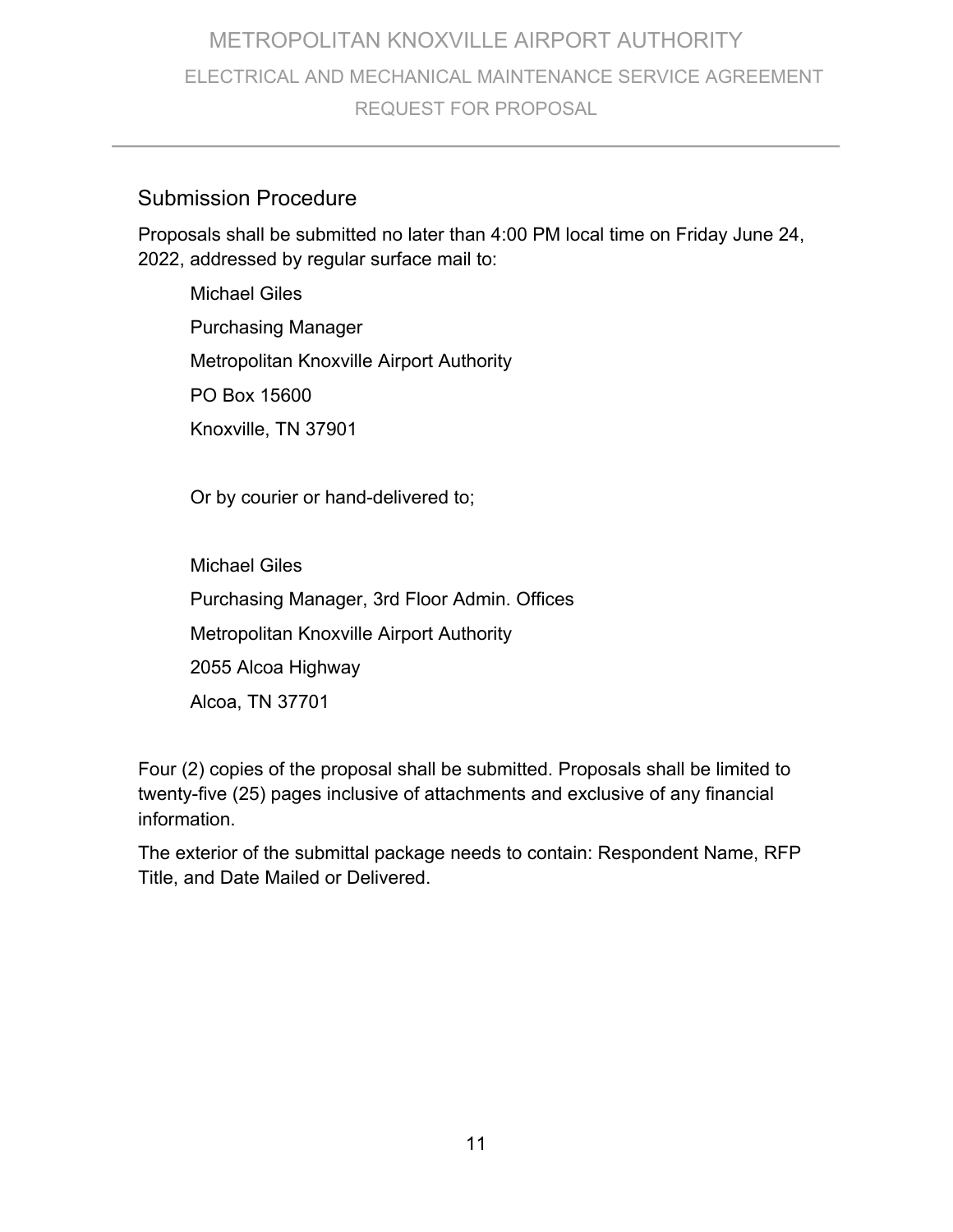# **IV. Scope and Qualifications**

### Detailed Scope of Services

Generally, the services contemplated under this RFP are in the form of a Delivery Service Agreement for providing the items listed. The Airport Authority will look to the selected Respondent to offer its expertise in terms of cost efficiencies, service, staffing, and all other components associated with the RFP.

The work scope under this RFP includes four (4) general elements:

- 1. Experience and Reputation
- 2. Emergency and Local Support The on-call staff is to be "qualified and capable" to provide delivery on-call services on a 24/7/365 basis with a twenty-four (24) hour response time including legal holidays, if requested.
- 3. Management, Staffing, and Resources
- 4. Overall cost of services

The Respondent should understand that the Agreement is non-exclusive in nature and the MKAA reserves the right to use other Respondents should the selected Respondent and MKAA be unable to agree on a scope and/or fees.

The nature of this work requires all Respondent employees to be uniformed and speak conversational English. All Respondent equipment will be identified with a company name and logo.

Equipment and tasks involved in this RFP are as follows:

- Above Ground Fuel Tanks
- Associated Gages, Hoses, and Couplings

The Respondent should include or consider the following items in their proposal:

- 1. If necessary, provide for equipment inspections and suggest repairs/adjustments based on inspections and present proposals for major repairs as needed.
- 2. The Respondent's on-call staff is to be "qualified and capable" to provide oncall services of an electrical and/or mechanical nature on a 24/7/365 basis with a twenty-four (24) hour response time including legal holidays, if requested.
- 3. All employees are not required but must be able to obtain an airport security badge if future needs require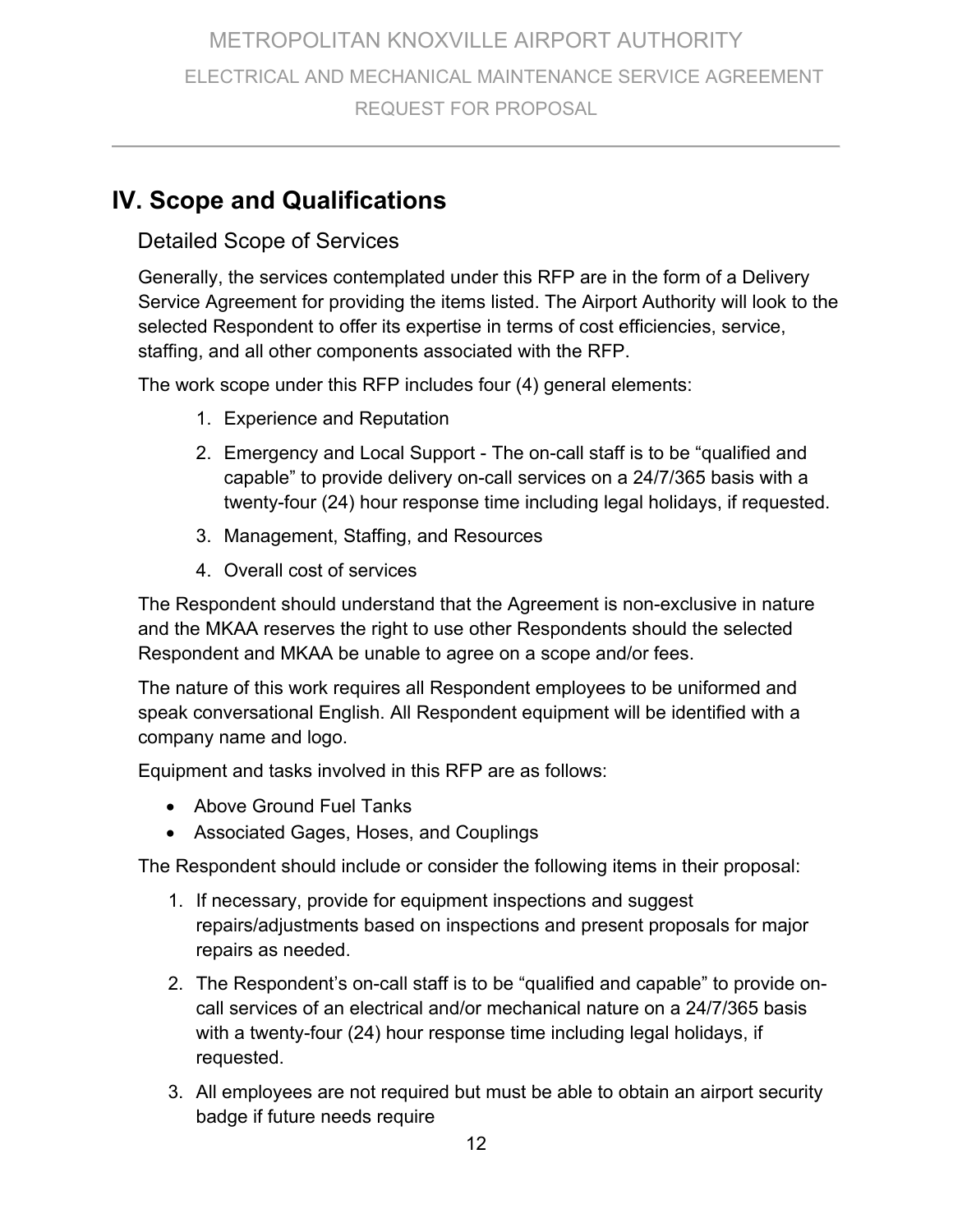- 4. All employees must conform to Tennessee Drug Free Requirements and conform to Limited English Proficiency (LEP) Guidelines.
- 5. Employees will wear a logo work shirt or vest that clearly identifies them as Respondent employees, and they must wear their badge as outlined in the security requirements.
- 6. Trucks must be identified with the company name and phone number.
- 7. Work must conform to all applicable manufacturer, TOSHA, and standard best practices.
- 8. Additional credentials such as Driver's Licenses, OSHA Certificates, and other regulatory Licenses/Certifications may be required during the term of this agreement.
- 9. All tools must be kept within reaching distance of employees and never left unattended.

#### Minimum Qualifications

- 1. The Respondent shall have a minimum of five (5) years of continuous and recent experience in providing Delivery Services for the MKAA specific equipment or similar to the MKAA equipment.
- 2. The Respondent must be qualified and licensed to conduct business in the State of Tennessee. If not qualified and licensed, the Respondent must confirm in writing that, if selected, such licensing will be obtained within thirty (30) days following notice of selection.
- 3. The Respondent will supply labor and equipment to perform the work and NOT subcontract selected aspects of the work. Subsidiaries of the contracted Respondent are acceptable.
- 4. The Respondent must show proof of an EMR Safety Rating of < 1 (E-Mod Letter or Letter from the Insurance Carrier).

#### Minimum Qualifications for Delivery Technicians

- 1. The minimum staffing of more than1 available Delivery Driver Monday-Friday.
- 2. The Delivery Drivers shall have all required State, Local, DOT, etc. licenses.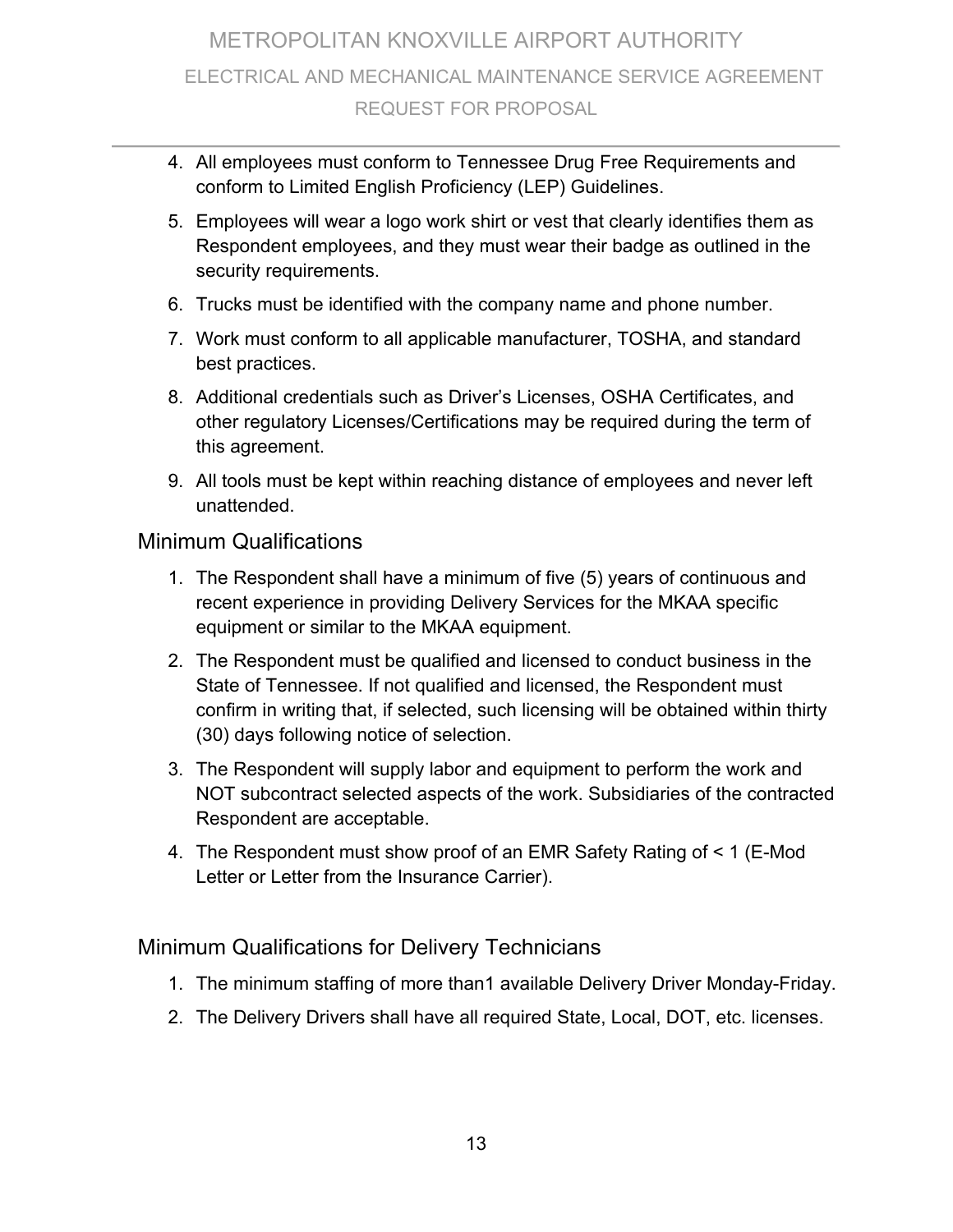# **V. Work Requirements**

#### Behavior

- 1. Sexual Harassment of any kind will be dealt with to the full extent of the law.
- 2. No coarse or vulgar language.
- 3. Proper dress always required.
- 4. Shirts, pants, and shoes must be worn for safety.
- 5. Special equipment must be worn as appropriate (respirators, gloves, etc.).
- 6. If anyone asks you to stop working for any reason, stop and report to your supervisor or MKAA contract representative.

#### Work Habits

- 1. Respect the privacy of travelers and employees.
- 2. Do not take items from MKAA Property.
- 3. Be considerate of MKAA property when working. Respondent is responsible for any damages to facility and/or associated property.
- 4. Do not store materials on-site.
- 5. Before any work is performed, report to the Facility Maintenance Supervisor, Facility Manager, or appointed designee.
- 6. Follow all state and local fire and safety regulations.

### Performance Standards

- 1. When the job is finished, leave the area in a neat and clean condition.
- 2. The Vendor is responsible for any spills and/or damage to MKAA property.
- 3. Do not turn equipment ON or OFF without prior notification.

## Storage / Office Space

Space will not be provided to the Vendor for the noted service.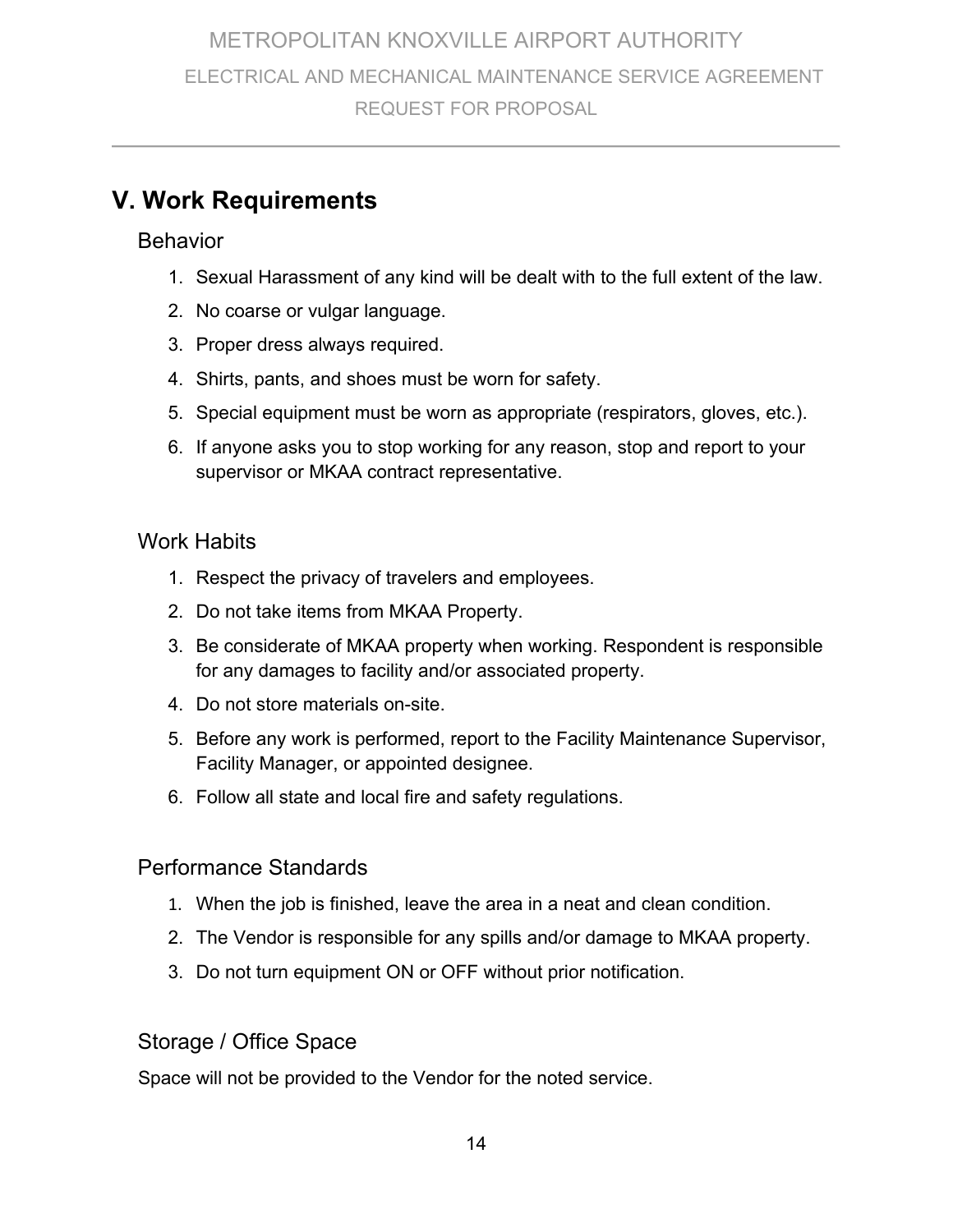#### Use of MicroMain

MicroMain will be used by the Fleet Maintenance Department to note any required repairs and/or preventative maintenance activities to the Fuel Tanks and Support Systems.

#### Repair Work Procedures

Any repair work needed, will be communicated from the Vendor to the Fleet Maintenance Department during the delivery process.

### Responsibilities of the MKAA

The customer will perform inspections of the Fuel Tanks as noted and support the delivery systems with maintenance and other requirements to ensure safe, efficient, and compliant operations.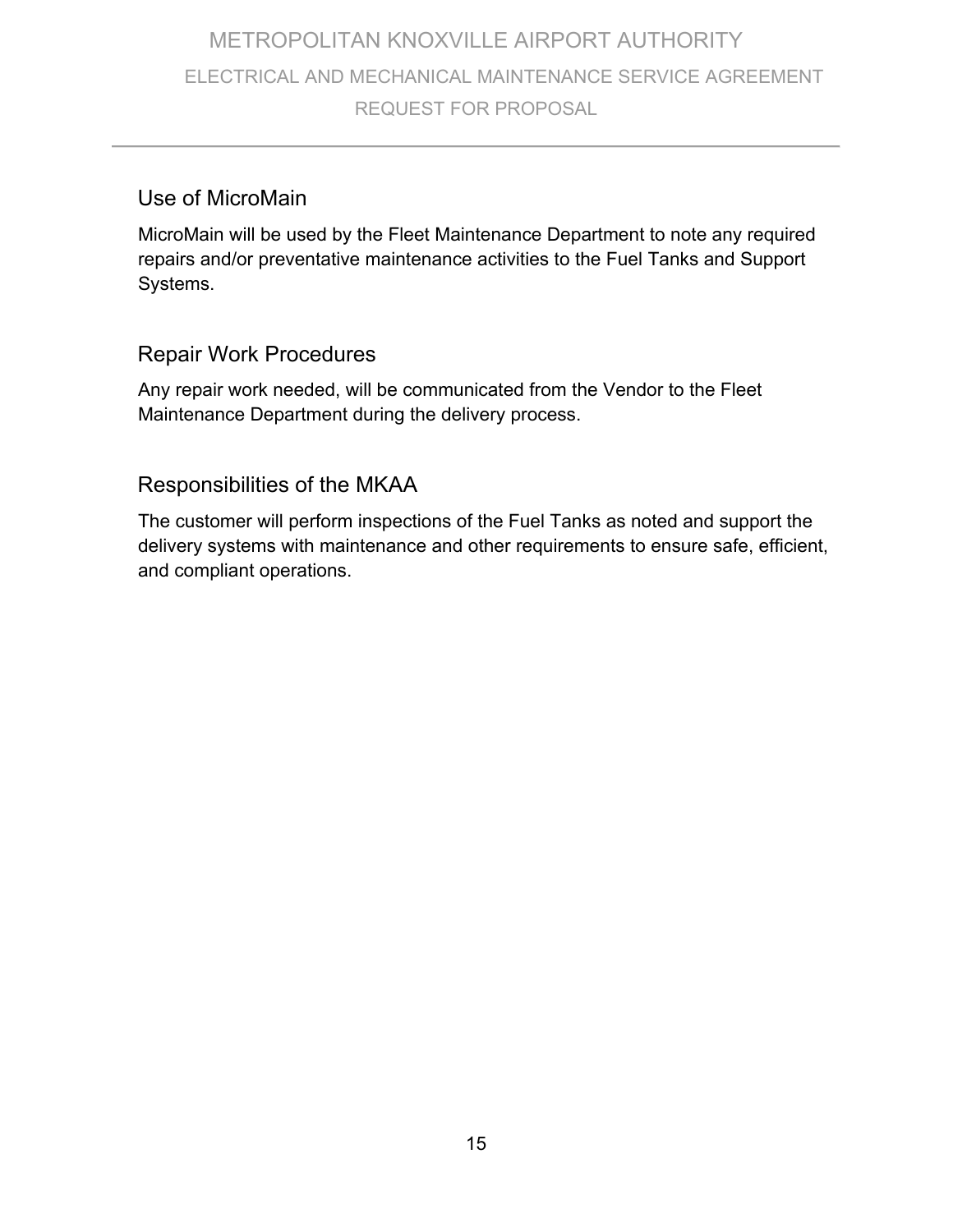#### Responsibilities of the Respondent

The Respondent's responsibility is to keep the delivery equipment in top operating condition and to minimize downtime and maintenance costs. The selected Respondent will maintain any compliance related and/or environmental documentation as required.

# **VI. Exhibits**

The following exhibits are provided:

- $\bullet$  Exhibit A History
- Exhibit B General Information
- $\bullet$  Exhibit C Invitation to Bid Sheet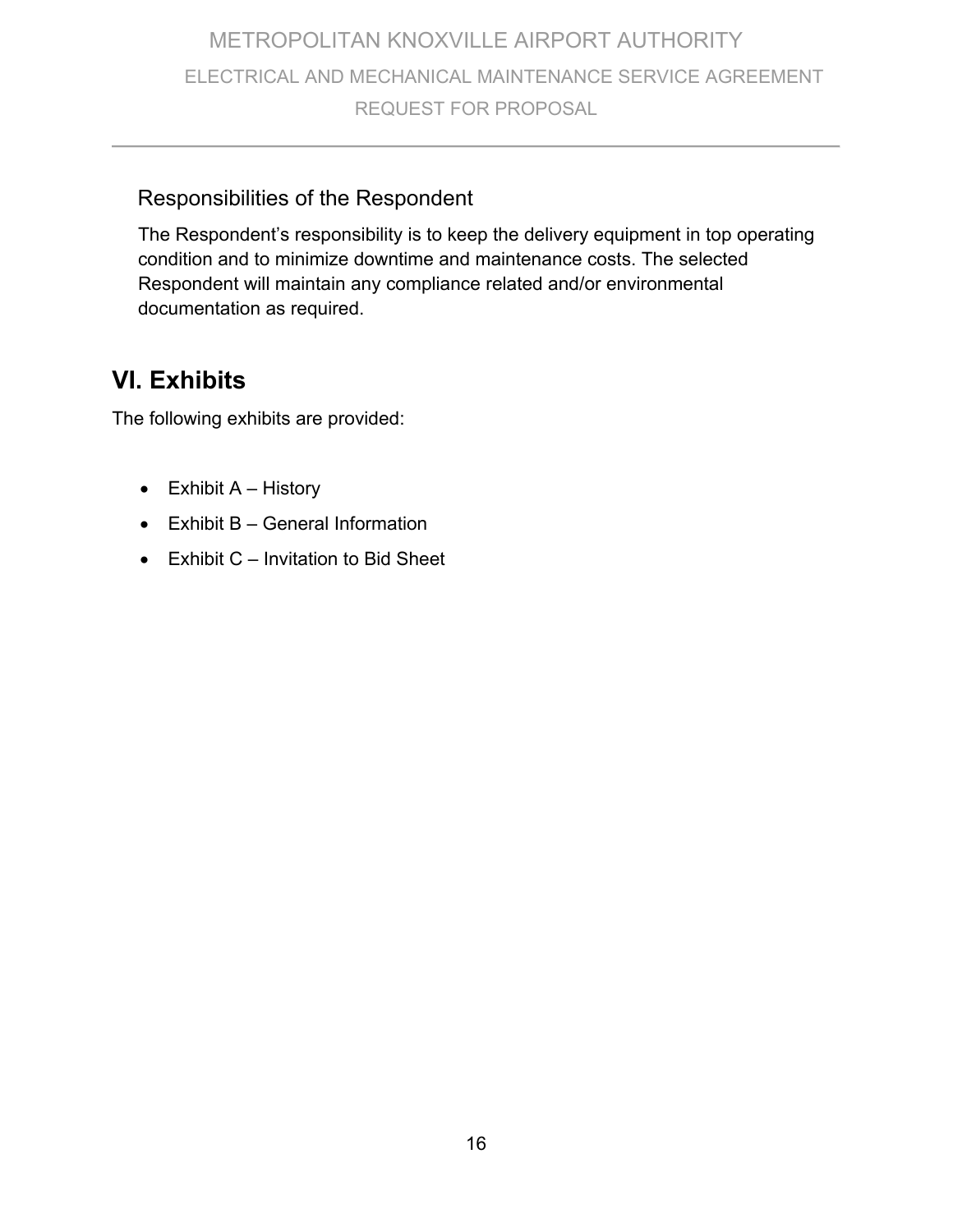#### **References/Related Documents:**

#### Appendix A

| 2021 History          |                         |  |
|-----------------------|-------------------------|--|
| <b>Fuel Type</b>      | <b>Gallons Consumed</b> |  |
| Unleaded with Ethanol | 21.868                  |  |
| 100% Unleaded         | 3.391                   |  |
| Diesel                | 13.326                  |  |

#### Appendix B

#### General Information

Fuel Tank Design: Above Ground<br>Unleaded with Ethanol Capacity: 4,000 Gallons (

Unleaded with Ethanol Capacity: 4,000 Gallons (only filled to 90%)<br>100% Unleaded Capacity: 4,000 Gallons (only filled to 90%) 100% Unleaded Capacity:  $\begin{array}{r} 4,000 \text{ Gallons (only filled to } 90\%) \\ 4,000 \text{ Gallons (only filled to } 90\%) \end{array}$ Diesel Capacity:  $\begin{array}{ccc} 1 & 4,000 & \text{Gallons (only filled to } 90\% ) \\ \text{Deliversity Constraints:} & \text{Tank-Wagon Only due to space} \end{array}$ Tank-Wagon Only due to space

Appendix C

"Invitation to Bid" Sheet attached below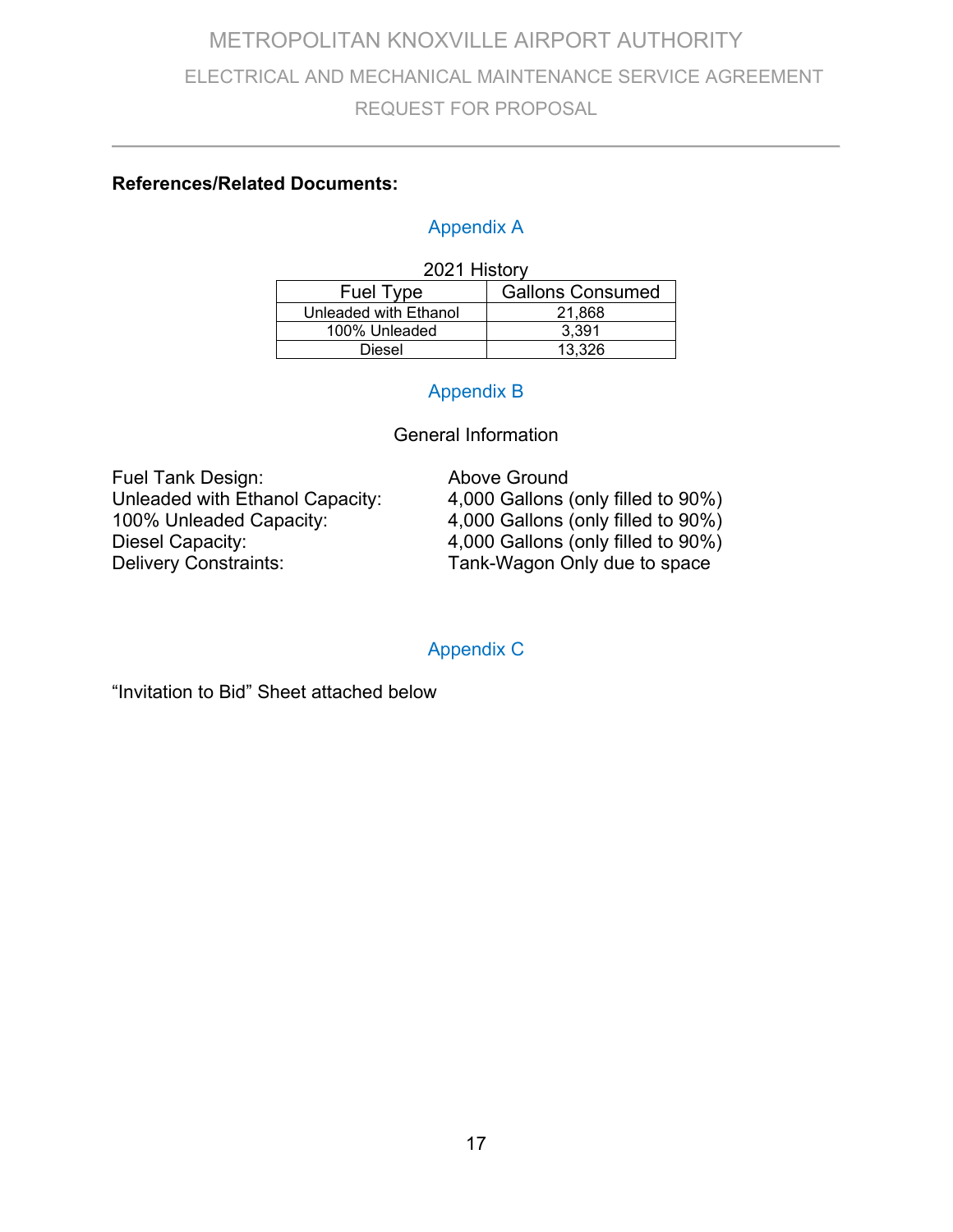#### Metropolitan Knoxville Airport Authority 2055 Alcoa Highway Alcoa, Tennessee 37701

#### **Invitation to Bid Sheet**

Bid  $#( )$ 

The Metropolitan Knoxville Airport Authority (MKAA) is requesting the following Bid Proposal to be guaranteed for one year from the execution of the agreement.

#### Experience and Reputation

Provide 3 references for providing Bulk Fuel Delivery Services

#### Emergency and Local Support

Can your organization support emergency delivery needs (Saturday/Sunday delivery and ability to delivery with 4-hour request)?

The Delivery point and the Distribution point must be within 30 miles to support the operations of the Airport. Please provide the Distribution Point Address.

#### Management, Staffing and Resources

Can your organization support "Above Ground Fuel Tanks"? How many Trucks does your organization have available in the area to support a 4-hour response?